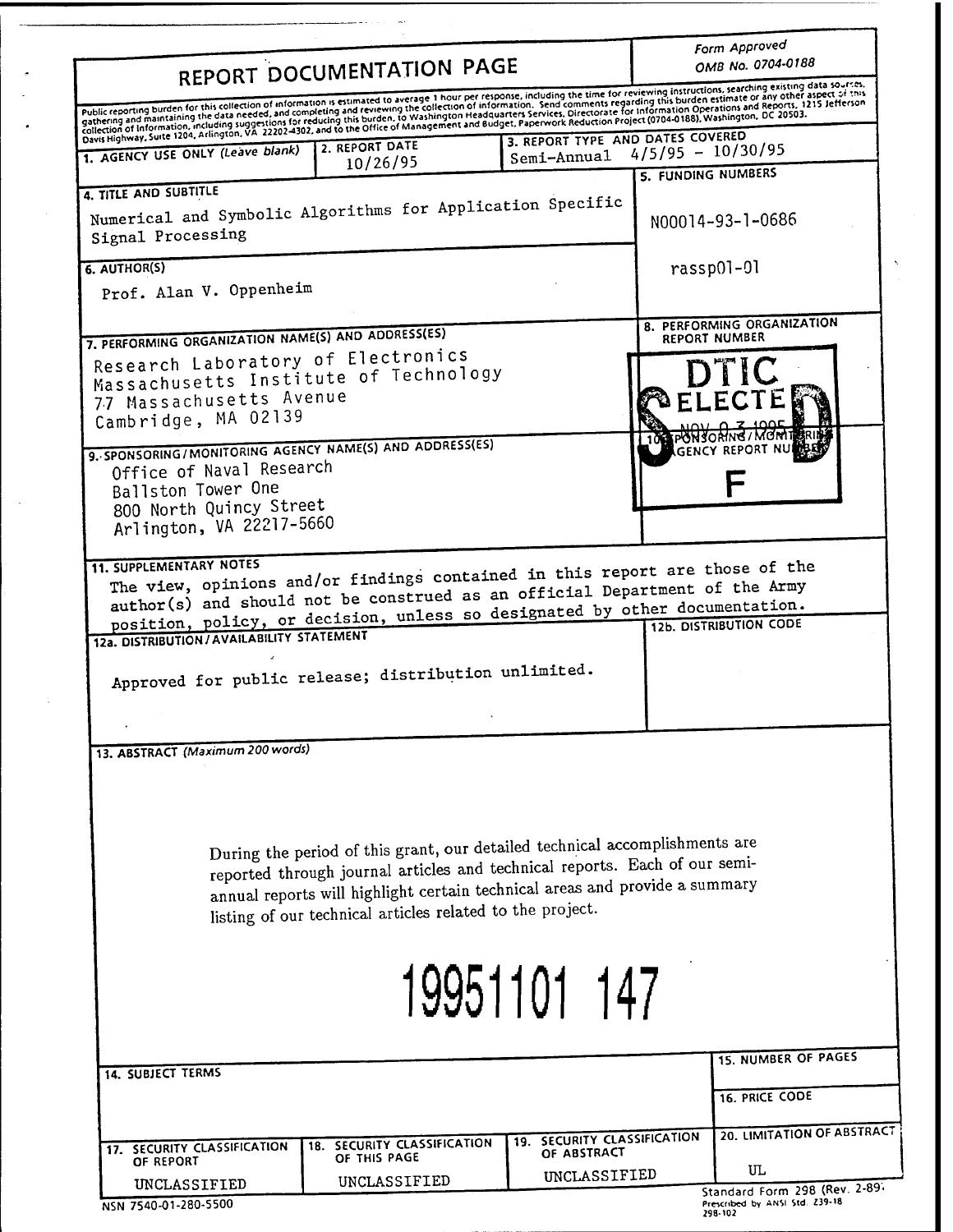# Semi-Annual Report Numerical and Symbolic Algorithms for Application Specific Signal Processing

April 5, 1995-October 30, 1995

| <b>Research Organization:</b>             | Digital Signal Processing Group<br>Research Laboratory of Electronics<br>Massachusetts Institute of Technology |  |  |
|-------------------------------------------|----------------------------------------------------------------------------------------------------------------|--|--|
| Principal Investigator: Alan V. Oppenheim | Distinguished Professor of Electrical Engineering                                                              |  |  |
| Grant Number:<br><b>OSP Number:</b>       | N00014-93-1-0686<br>60314                                                                                      |  |  |

**Program Manager: Mr.** Clifford **Lau**

| Accesion For                          |                         |                           |  |  |  |
|---------------------------------------|-------------------------|---------------------------|--|--|--|
| NTIS CRA&I<br>DTIC TAB<br>Unannounced |                         | Ю<br>٦                    |  |  |  |
| Justification                         |                         |                           |  |  |  |
| By<br>Distribution /                  |                         |                           |  |  |  |
|                                       |                         | <b>Availability Codes</b> |  |  |  |
| <b>Dist</b>                           | Avail and or<br>Special |                           |  |  |  |
|                                       |                         |                           |  |  |  |

 $\mathbf 1$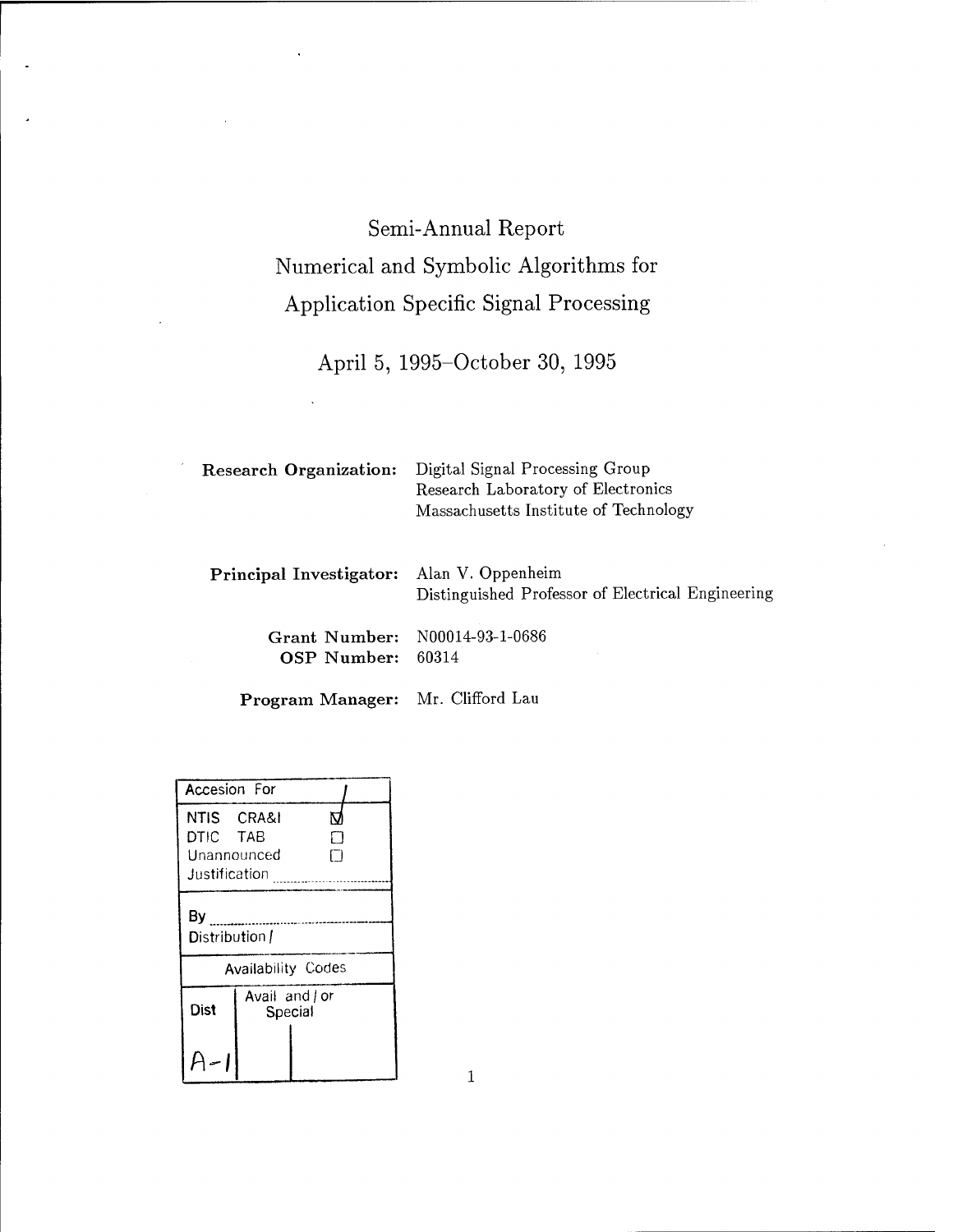# <sup>1</sup> Introduction

 $\overline{\phantom{a}}$ 

During the period of this grant, our detailed technical accomplishments are reported through journal articles and technical reports. Each of our semiannual reports will highlight certain technical areas and provide a summary listing of our technical articles related to the project.

# 2 Low-Power Signal Processing

We have been investigating various approaches to minimize the power consumption of digital signal processors. Previously we have shown that the best approach to lower power is to reduce the power supply voltage (due to its quadratic influence on the energy) using architectural transformations. Once the supply has been reduced to the lowest possible value (which depends on device threshold voltages, amount of exploitable parallelism in the algorithm, and the available silicon area), the goal is to minimize the switched capacitance.

An important attribute which can be used to minimize switched capacitance is the correlation which can exist between values of a temporal sequence of data, since switching should decrease if the data is slowly changing (highly correlated). For example, time-multiplexing uncorrelated signals on a data bus can result in significant switching activity even though the signals can be independently correlated. Parallel architectures, therefore, generally switch lower capacitance. In many cases, often due limited available silicon area, maximum parallelism is not possible and time-multiplexing is required. The question then becomes, given an algorithm and finite resources, what is the best way to sequence through the operations to minimize switching activity.

To address this question, we first started with a simple FIR filter with length L, assuming that we have one multiplier and one adder available. We assume that the coefficients are stored in ROM and the data in RAM. For an FIR filter, we have to perform L multiplications inside a given sample period, but the order in which the multiplications have to be performed can be varied. Note that decreasing the number of transitions on the coefficient bus (between the ROM and the multiplier) by re-ordering operations will decrease correlation on the data bus hence increasing transition activity. Though, the optimal ordering to minimize the number of transitions can be determined through exhaustive search for small values of filter length, the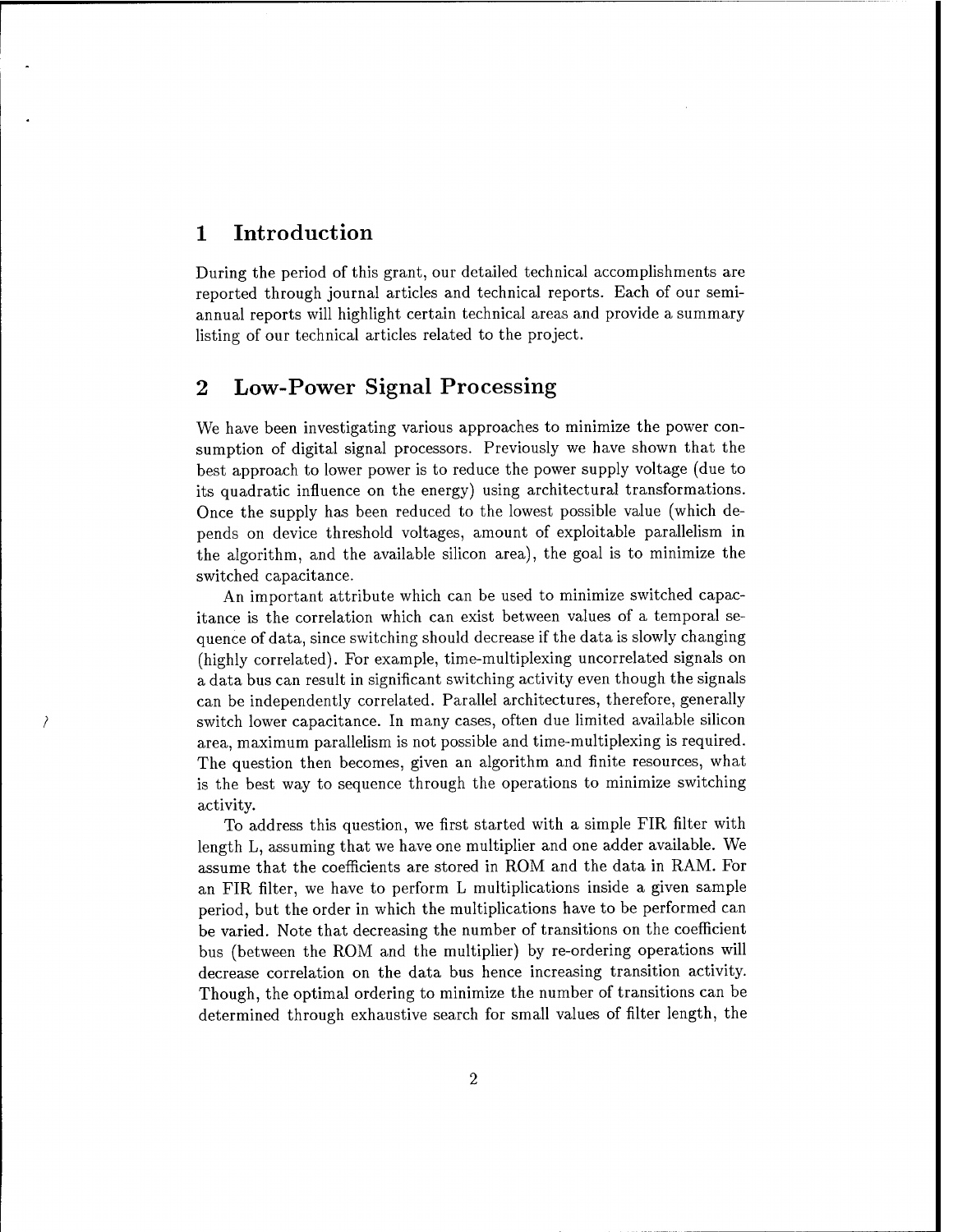problem grows exponentially for large values of L. Efficient heuristics are therefore required. One such is ordering coefficients from least to greatest. We have verified empirically (for certain values of filter length and word width) that the least to greatest ordering, more often than not, results in fewer expected transitions than an ordering which is chosen at random. The actual percentage change in power consumption is strongly dependent on the values of the filter coefficients.

We are currently evaluating the effect of re-ordering coefficients on the internal switching activity of the multiplier (note that multipliers implemented in static logic can have multiple transitions inside a clock period due to races and the number of extra transitions is a strong function of signal statistics). Based on the results obtained for a single execution unit, we will extend the results to "optimum" sequencing for multiple units (execution and busses). Such an algorithm can be incorporated into tools for assignment and scheduling of dataflow graphs to minimize power.

# 3 Digital Wireless Communications

One of many important application areas for the approximate processing notions we have been developing is in the area of digital wireless communications. In particular, in limited-bandwidth multiuser systems for communication in environments subject to time-varying multipath fading, maximizing capacity requires a great deal of computationally expensive errorcorrection coding. This coding is used to combat fading, additive noise, and interference—both co-channel and any jamming. However, in recent work we have shown that a new class of code-division multiple-access (CDMA) systems can dramatically reduce the computational complexity required to achieve a given level of system performance. This is achieved by shifting a greater burden of the job of combatting fading from the error correction coders (and decoders) to the signature sequences used in the system. The key approximate processing notion in this case is that although the complexity required to actually achieve capacity remains the same, the complexity required to come close to capacity in an appropriate sense is significantly reduced. These new systems have a number of significant new features, have important implementional implications that have only begun to be explored, and may lend themselves to efficient successive refinement receivers. In the remainder of this update, we summarize the key features of these new systems.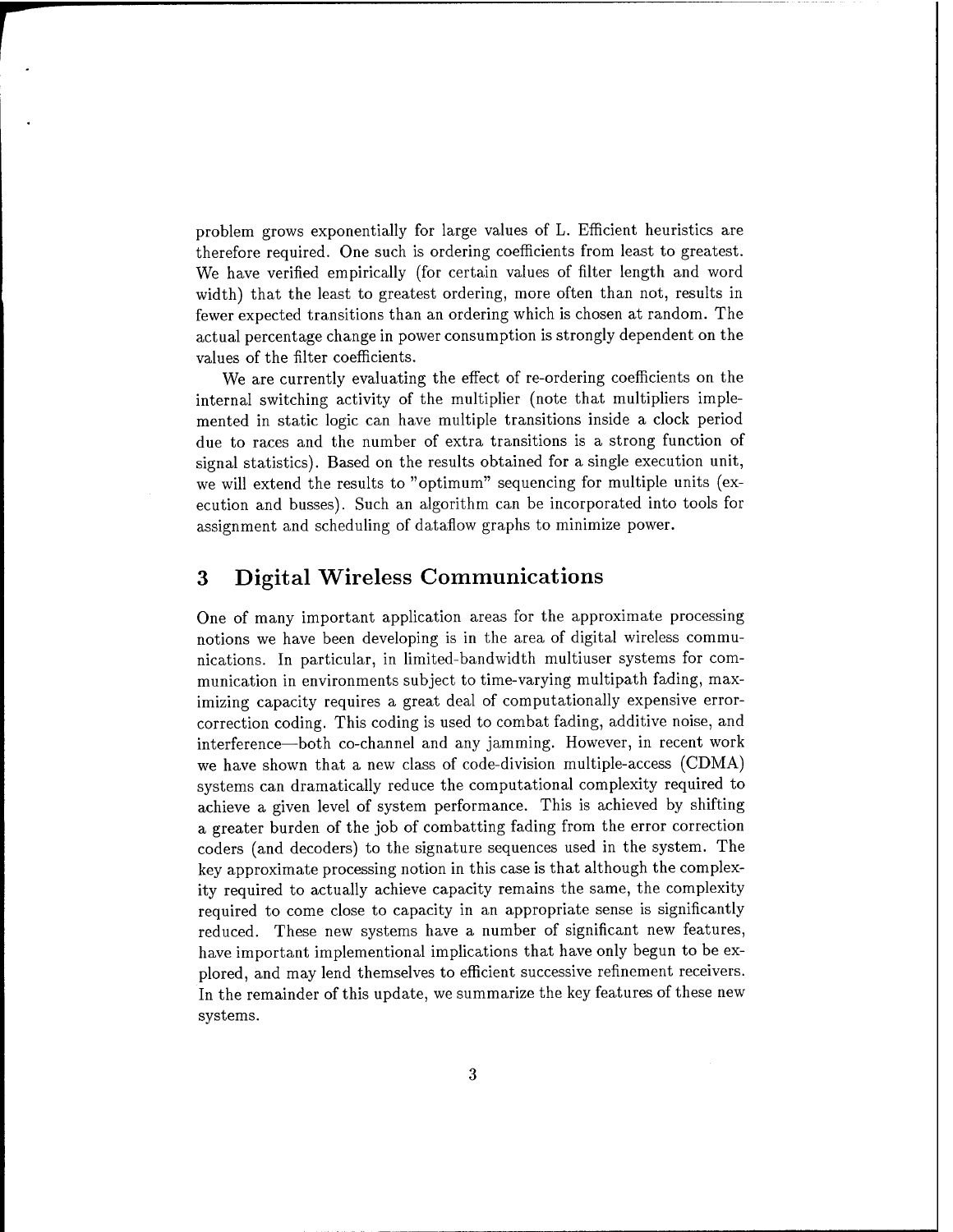In a typical CDMA system for multiuser communication in fading environments, each user's symbol stream is first coded using a suitable error correcting code, then modulated onto a generally distinct signature sequence. With this approach coding does part of the job of combatting the effects of fading and interference among users, while the frequency diversity obtained via the bandwidth expansion inherent in the use of CDMA is also used to combat these effects.

From this perspective, coding is a highly efficient but computationally expensive nonlinear approach to combatting fading and interference, while linear signature-modulation is a computationally inexpensive but somewhat less efficient approach to combatting these effects. As a result, since typically the relevant constraints include not only delay, rate, bandwidth, and power, but also computational complexity, some combination of the two approaches is used in practice.

With traditional CDMA systems, the signature modulation process involves nonoverlapping use of signatures. In particular, each symbol of a user's stream is modulated onto a signature sequence, and the modulated symbols occupy disjoint time slots. However, in this work we describe efficient strategies based on the use of longer signatures that are used in an overlapped manner. We have shown that the additional degrees of freedom can be exploited to dramatically improve the effectiveness of signatures in combatting fading with only a relatively small increase in computational complexity without requiring additional power. Furthermore, unlike conventional CDMA systems, benefit can be achieved without having to incur bandwith expansion. However, these new CDMA systems, which we refer to as "spread-signature" systems, can also be designed to efficiently exploit any additional bandwith that may be available.

With these systems, we have shown several asymptotic properties (i.e., for infinitely long signatures) that provide useful insights, and show that good approximations to these characteristics can be achieved in practice. For example, we show that the use of suitably designed orthogonal spreadsignatures asymptotically transforms the collection of channels seen by the individual symbol streams from a collection of coupled Rayleigh fading channels into a uncorrelated collection of identical nonfading simple white marginally-Gaussian additive noise channels. In essence, spread-signature CDMA converts various degradations due to fading, co-channel interference, and receiver noise into a single, comparatively more benign form of uncorrelated additive noise that is white and quasi-Gaussian. Furthermore, from the point of view of the channel, the transmitted stream is asymptotically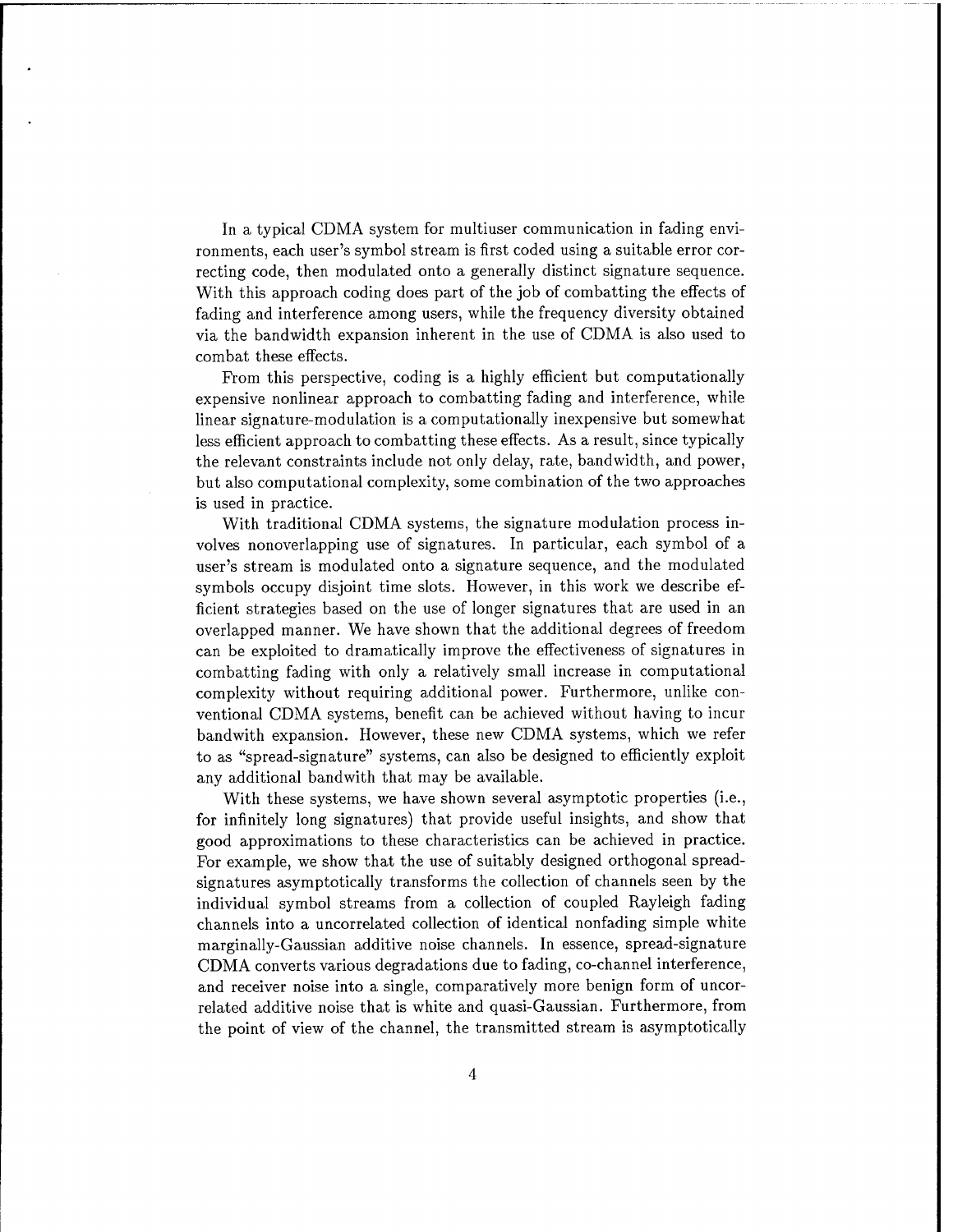transformed into a white, marginally-Gaussian process.

In addition, we develop a practical class of binary-valued orthgonal spread-signatures that are particularly well-suited to these applications and have several attractive characteristics. We also show that an optimum class of equalizers for such systems are minimum mean-square error type equalizers, and that with such equalizers substantial performance gains can be achieved over conventional CDMA systems. In particular, given a constraint on the total computational resources available for both coding/decoding and signature modulation/demodulation, the use of spread-signature CDMA can significantly reduce the power required to achieve a target bit error rate while meeting a delay constraint. At the same time, several new engineering challenges are also inherent in the use of spread-signature systems, which we also discuss. A detailed development of these new CDMA systems is presented in [1] and [2], or [3].

## 4 References

- [1] G. W. Wornell, "Spread-Response Precoding for Communication over Fading Channels," submitted to IEEE Trans. Inform. Theory, Apr. 1994.
- [2] G. W. Wornell, "Spread-Signature CDMA: Efficient Multiuser Communication in the Presence of Fading," in *IEEE Trans. Inform. Theory,* September 1995, vol. 41, no. 5, pp. 1418-1438.
- [3] G. W. Wornell, "Efficient Symbol-Spreading Strategies for Wireless Communication," RLE Tech. Rep. No. 587, MIT, Oct. 1994.
- [4] G. W. Wornell, "A New Class of CDMA Systems for Fading Channels," in Proc. IEEE Workshop on Information Theory, Multiple Access, and Queuing, St. Louis, Apr. 1995.
- [5] G. W. Wornell, "Efficient Multiuser Communication in the Presence of Fading," in Proc. IEEE Int. Sympo. Inform. Theory, Whistler, Sept. 1995.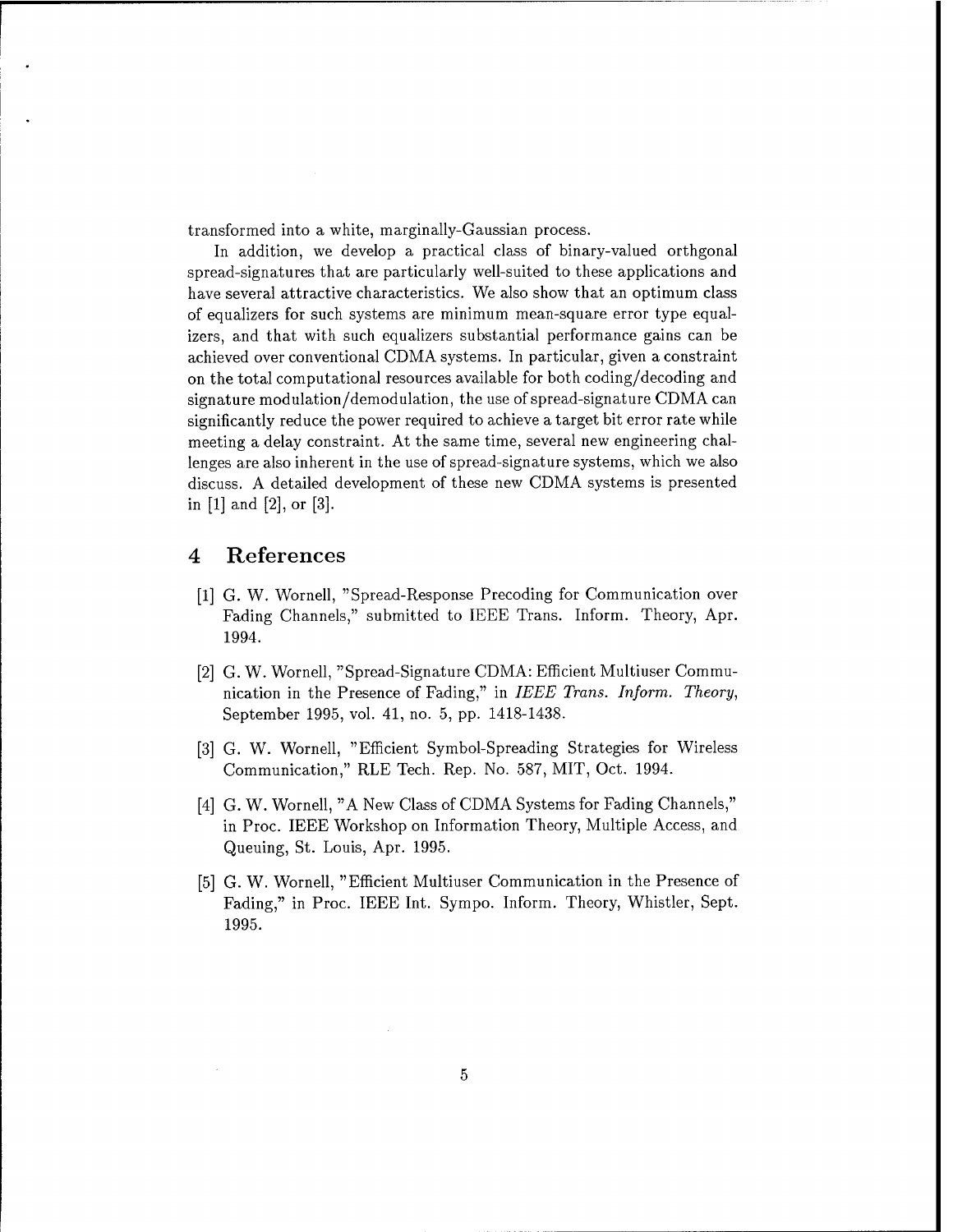## 5 Algorithm-Based Fault Tolerance

Our recent work in the area of Algorithm-Based Fault Tolerance has followed up on certain directions exposed in the thesis [1]. (This thesis, developed entirely within the RASSP program, was awarded the MIT EECS Department's top prize for M.Eng. theses, the Guillemin Award.) A high priority has been to make connections between the abstract theory — of fault tolerant computation in various algebraic structures — and actual fault tolerant hardware realizations of algorithms. Using sorting algorithms as an example, we have been able to illustrate how such a connection may be made. Sorting is an important element of various nonlinear signal processing tasks, such as median filtering. Our treatment of the sorting example may serve as a paradigm for other applications, so we briefly summarize it here.

The operation of sorting may be given a semigroup interpretation as follows. Let the members of the "sorting semigroup" S be finite-length integer sequences (possibly including the symbols "-inf" and/or " $+$ inf", regarded as the minimum and maximum elements). We choose integers for simplicity, but other ordered sets with minimum and maximum elements may be used as easily. The (associative) binary operation on this semigroup takes two such finite sequences and produces a single merged sequence that is sorted from smallest to largest (with all repetitions of elements retained, so the length of the sorted sequence is the sum of the lengths of the individual sequences). In this setting, the sorting of a single sequence of interest could be represented as composition with the null sequence.

To bring fault tolerance into this setting, we need to introduce redundancy by mapping the semigroup S to a larger semigroup H via a semigroup homomorphism f. A very simple homomorphism is one that just brackets a sequence s in S by the minimum and maximum elements:  $f(s) = -\inf_s s, +\inf_s$ . The semigroup operation on H will be defined as the one that merges two sequences in H into one sorted sequence, but with a single -inf and a single +inf stripped from the result.

What the preceding homomorphism suggests for a fault tolerant hardware implementation is the inclusion of channels for -inf and +inf in the structure. This is easily accomplished in, for instance, an odd-even transposition sorting network, which is a favored parallel sorting approach (on account of the high regularity and low wiring complexity of its VLSI implementation). Some pruning of the design can be carried out to eliminate parts of the hardware that are only trivially exercised by the -inf and +inf. The remaining structure has  $N+2$  stages instead of N, for sorting a sequence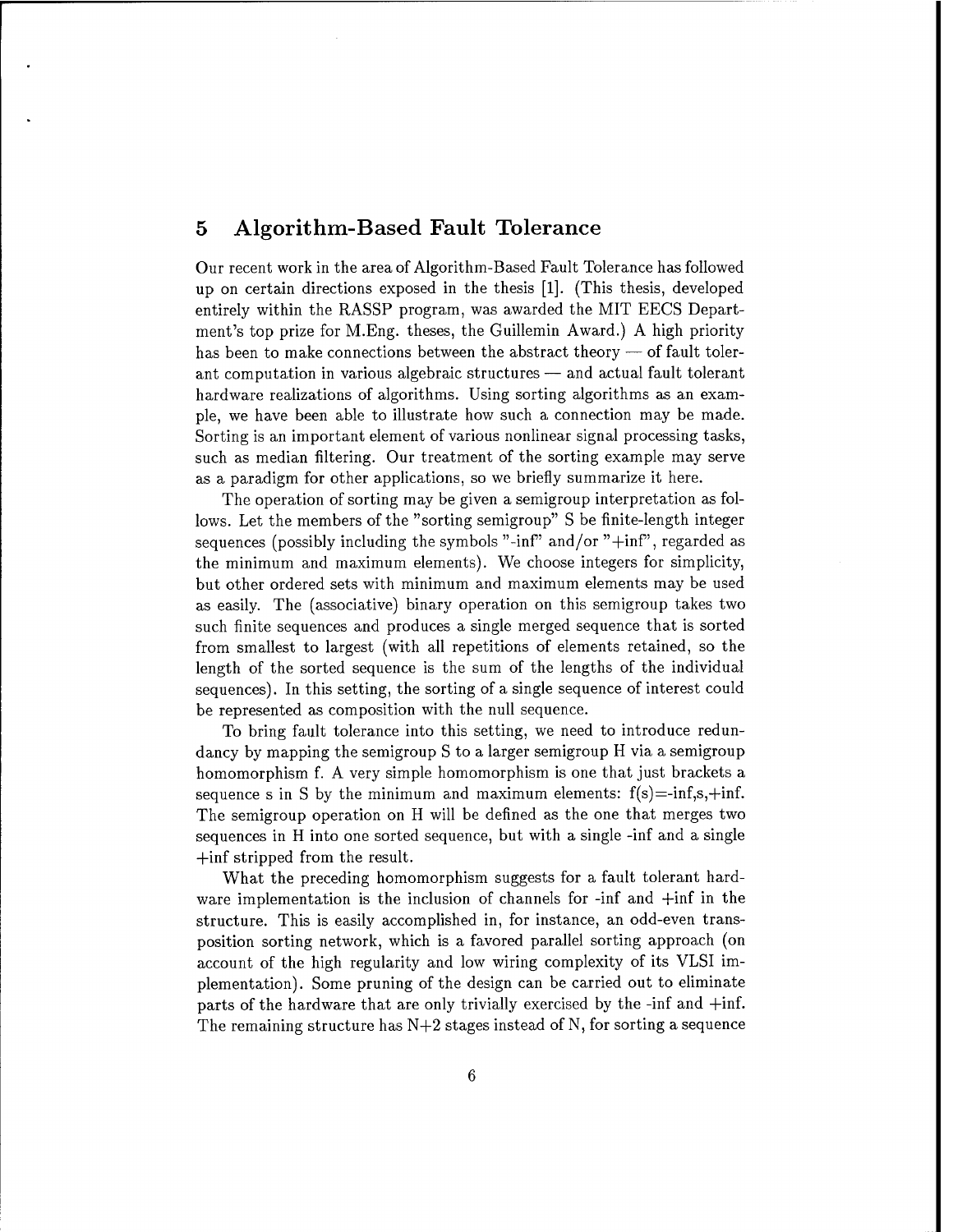of N elements. A structure of this type has been described in [2], although we found this reference only after independently arriving at the structure ourselves in the framework of our algebraic theory.

From the above example, one can extract the steps that could constitute a systematic approach to developing ABFT hardware:

- 1. identify the algebraic structures underlying the computations of interest;
- 2. explore homomorphisms that introduce redundancy in controlled ways;
- 3. examine hardware structures that can carry out the redundant computation associated with each type of homomorphism considered in the previous step;
- 4. trim and adjust the candidate hardware designs, based on criteria specific to each hardware implementation and its associated fault model.

We are optimistic that this paradigm will be fruitful, and work in this direction will continue.

Taking another tack in addressing eventual connections to actual hardware implementations, we have been examining the structure of "machines" that implement group or semigroup computations. In essence, the composition of an input with a present state constitutes the computation, with the next state being the result. There is a rich theory of decomposition for such machines, see [3]. For instance, a group machine can be decomposed into a subgroup machine and a coset leader machine. Correspondingly, a separate code for introducing fault tolerance to a group computation can be seen as introducing redundancy by replicating the coset leader machine.

One benefit of the machine perspective is that it is set up to consider sequences of computations, rather than the individual computations treated in our earlier work. The machine point of view has also yielded valuable insights into some examples of non-separate codes that we have looked at. For instance, it has allowed us to recognize which ways of introducing redundancy are ineffective, in that they only protect against faults that could not have occurred in the original non-redundant structure. We anticipate more general results here.

From the examination of group and semigroup machines in the setting of fault tolerant computation, it is only a small step to considering the notion of fault tolerant dynamics in general. There are many situations in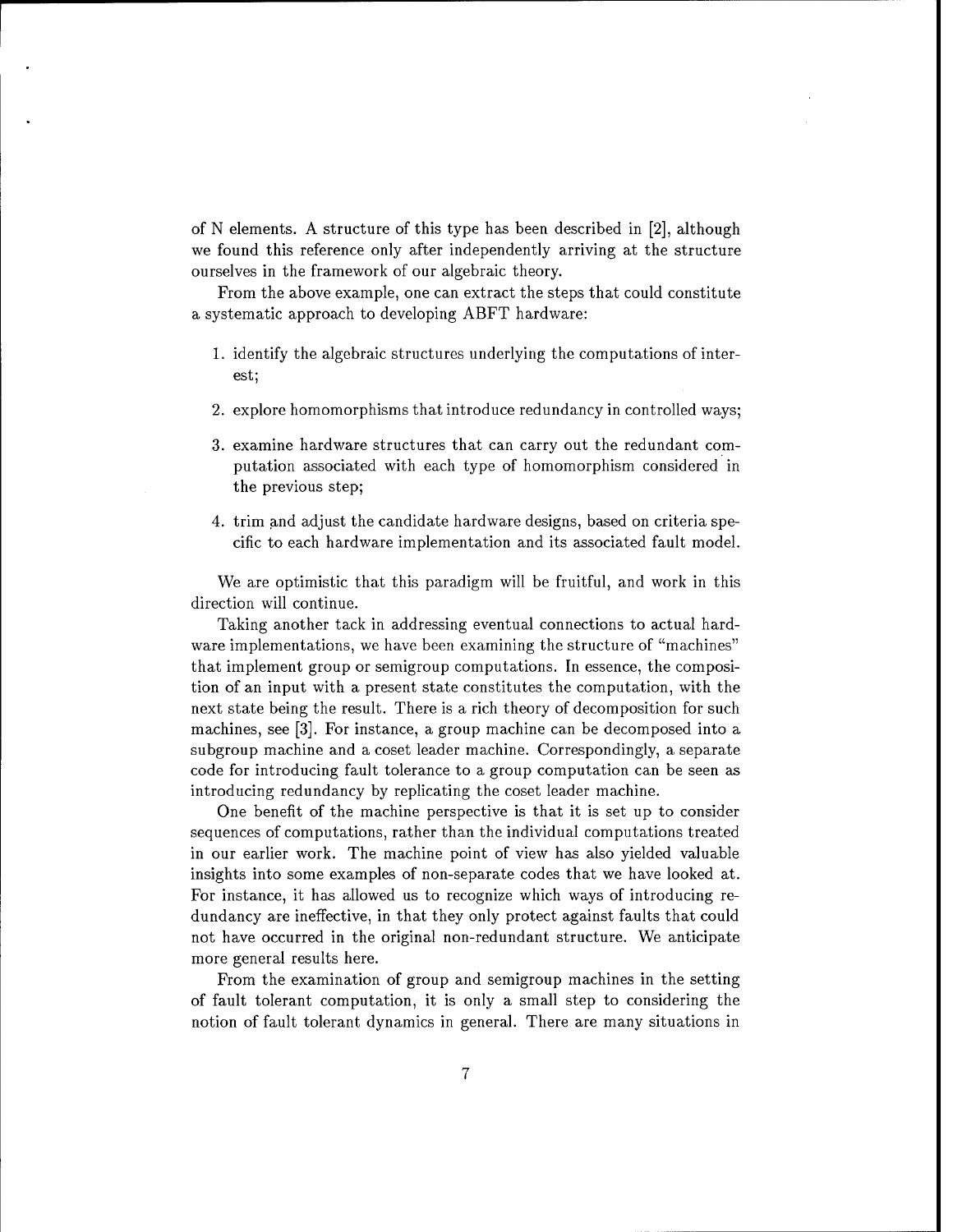which the embodiment of a computation is a dynamic system, represented for example in state-space form, or as a Petri net. This is especially true with simulations, or with model-based controllers for dynamic systems. The notion of homomorphic mappings to larger dynamic systems in order to introduce fault tolerance is legitimate here as well, and we have begun to study this. The special case of linear, time invariant state-space models is straightforward to deal with, but the results there are still interesting, largely because the problem does not seem to have been posed this way the focus of prior work has actually been on the elimination of redundancy (via minimal realizations), rather than on the systematic introduction of redundancy!

We expect to be looking further at protecting computations in semirings. A semiring differs from a ring in that the "addition" operation is a semigroup operation rather than a group operation. An important example is  $(Z, max, +)$ , the set of integers (actually augmented with -inf), with max being the "additive" operation and  $+$  (i.e., normal integer addition) being the "multiplicative" operation. This particular semiring can actually represent a particular class of Petri nets (so-called marked graphs), and there is a nice matrix calculus that has been developed for it, see [4]. We hope to exercise and extend the semiring results of [1] in the setting of this example.

## 6 References

- [1] C. Hadjicostis, "Fault-Tolerant Computation in Semigroups and Semirings," M.Eng. thesis, EECS Department, MIT, February 1995.
- [2] S.C. Liang and S.Y. Kuo, "Concurrent error detection and correction in real-time systolic sorting arrays," Proc. 20th IEEE International Symposium on Fault-Tolerant Computing, June 1990.
- [3] M.A. Arbib (Ed.), Algebraic Theory of Machines, Languages, and Semigroups, Academic Press, 1968.
- [4] C.G. Cassandras, Discrete Event Systems, Aksen Associates, 1993.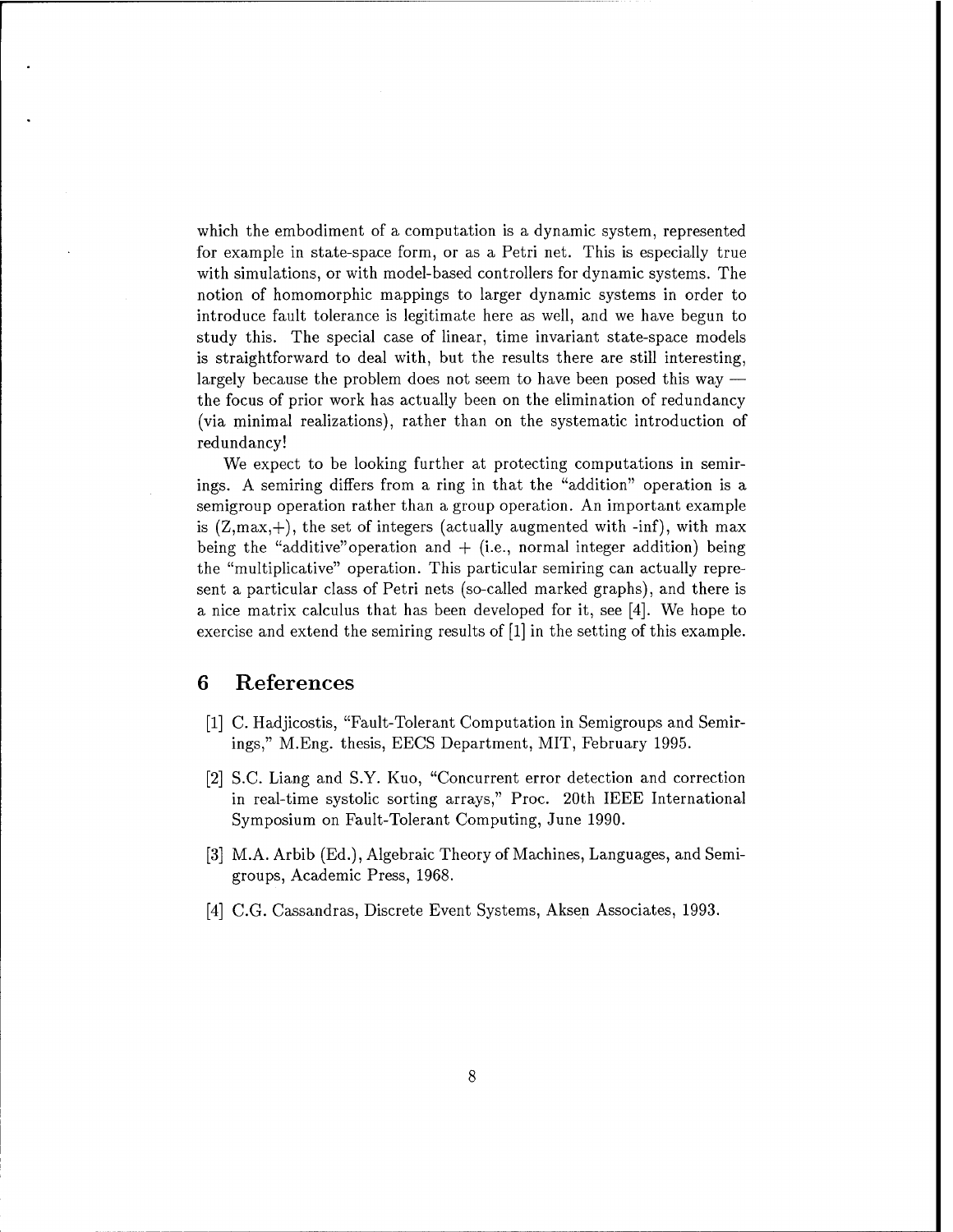# 7 Publications of Work Supported

- [1] Andrew W. Halberstadt, "Application of frequency-domain polyphase filtering to quadrature sampling," in Proc. SPIE '95 Conference, San Diego, July 1995.
- [2] Warren M. Lam and Gregory W. Wornell, "Multiresolution Representations and Algorithms for Fractal Point Processes," in Proc. 1995 IEEE Workshop on Nonlinear Signal and Image Processing, June 1995.
- [3] S.H. Nawab and E. Dorken, "A Framework for Quality Versus Efficiency Tradeoffs in STFT Analysis," in *IEEE Transactions on Signal Processing,* April 1995, vol. 43, no. 4, pp. 998-1001.
- [4] H. Papadopolous and G. W. Wornell, "Maximum Likelihood Estimation of a Class of Chaotic Signals," in *IEEE Trans. Inform. Theory,* January 1995, vol. 41, no. 1, pp. 312-317.
- [5] Andrew C. Singer, "A New Circuit for Communication Using Solitons,", in Proc. IEEE Workshop on Nonlinear Signal and Image Processing, June 1995.
- [6] J. Winograd, J. Ludwig, H. Nawab, A. Chandrakasan, and A. Oppenheim, "Approximate Processing and Incremental Refinement Concepts," in Proc. Second ARPA RASSP Conference, Wash., D.C., July 1995.
- [7] G. W. Wornell, "Spread-Signature CDMA: Efficient Multiuser Communication in the Presence of Fading," in *IEEE Trans. Inform. Theory,* September 1995, vol. 41, no. 5, pp 1418-1438.
- [8] G. W. Wornell, "Efficient Symbol-Spreading Strategies for Wireless Communication," RLE Tech. Rep. No. 587, MIT, Oct. 1994.
- [9] G. W. Wornell, "A New Class of CDMA Systems for Fading Channels," in Proc. IEEE Workshop on Information Theory, Multiple Access, and Queuing, St. Louis, Apr. 1995.
- [10] G. W. Wornell, "Efficient Multiuser Communication in the Presence of Fading," in Proc. IEEE Int. Sympo. Inform. Theory, Whistler, Sept. 1995.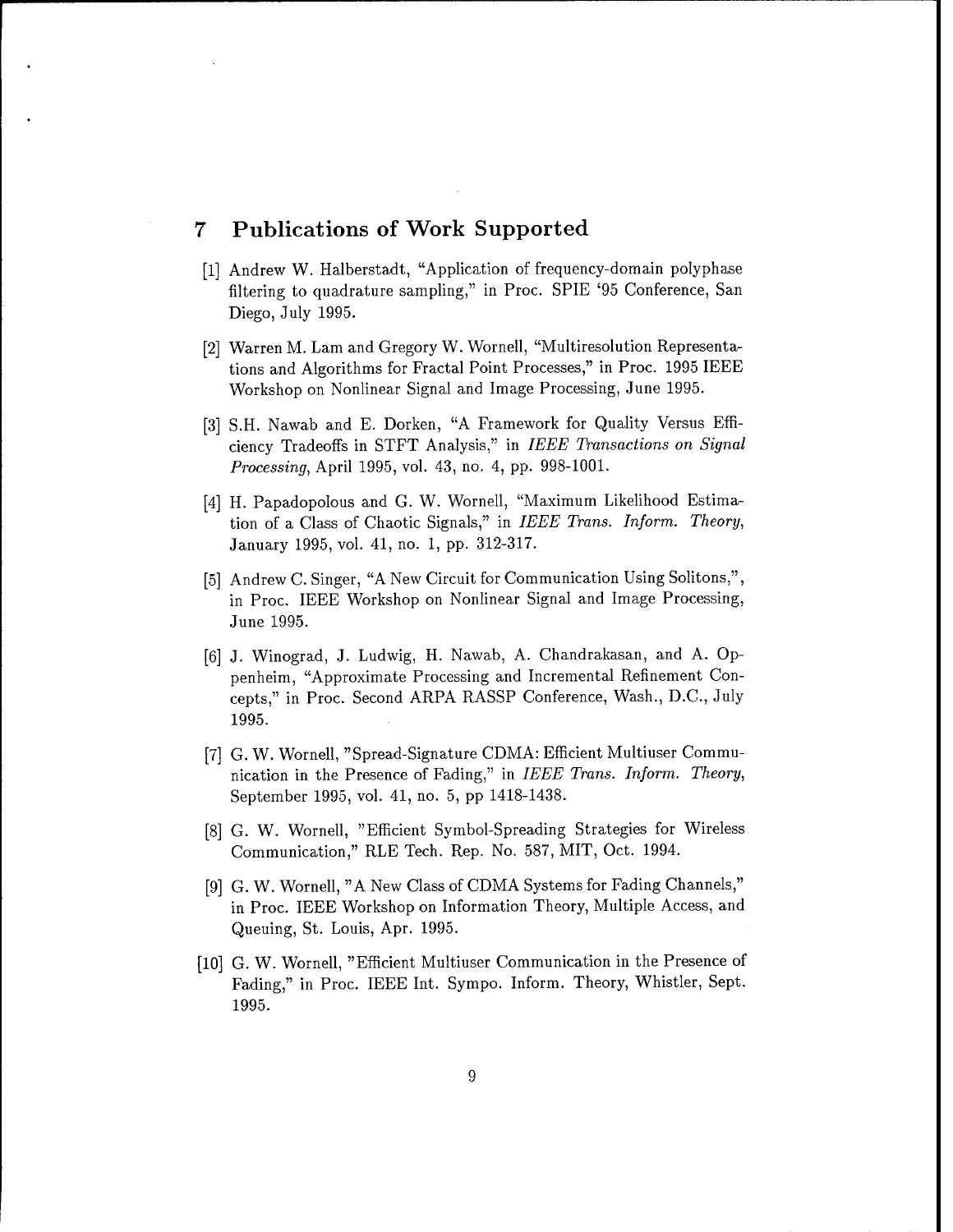[11] C. Hadjicostis, "Fault-Tolerant Computation in Semigroups and Semirings," M.Eng. thesis, EECS Department, MIT, February 1995.